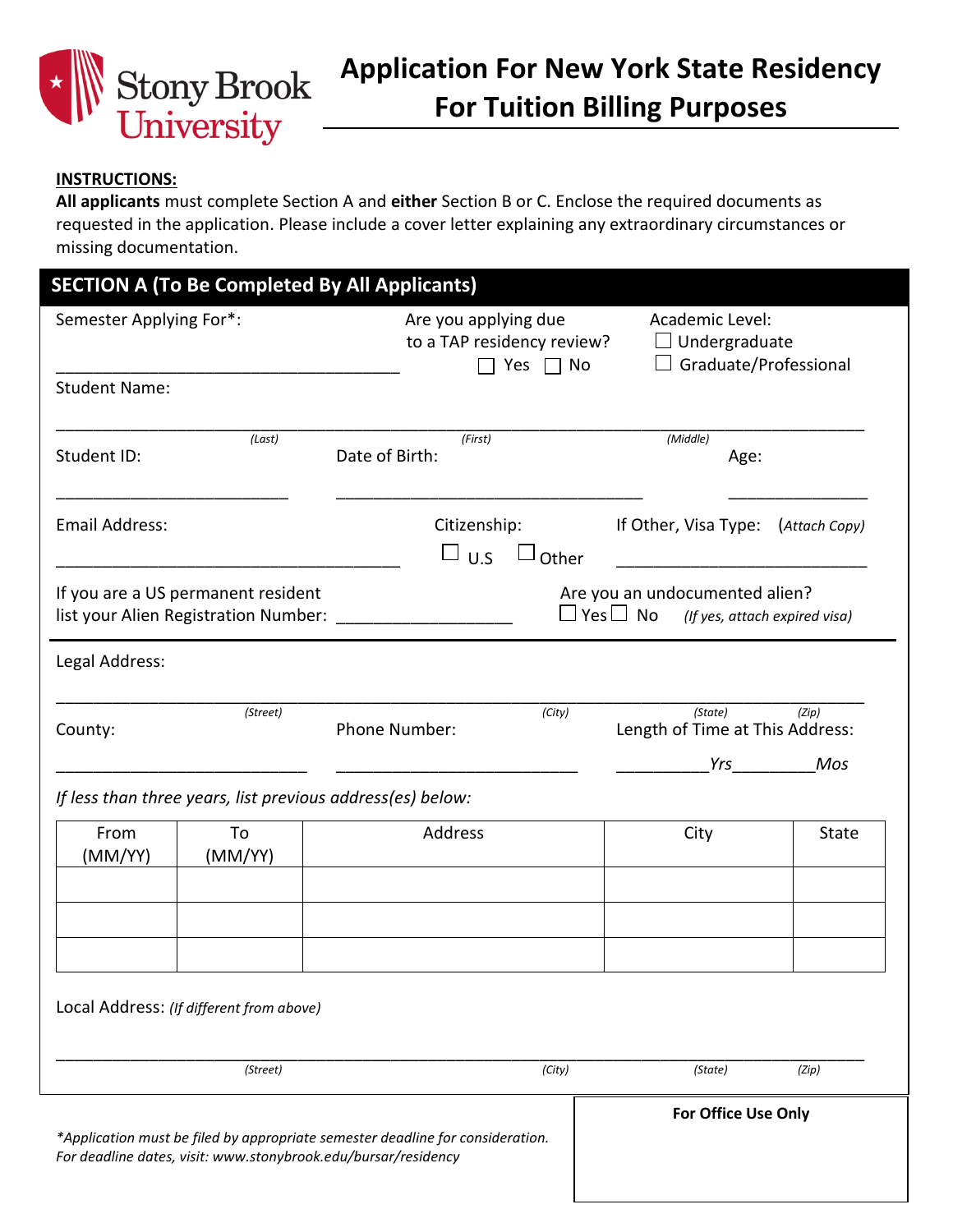|                   | <b>SECTION A (Continued)</b>                                                                                                                                                                                          |                      |                        |                                                                                 |
|-------------------|-----------------------------------------------------------------------------------------------------------------------------------------------------------------------------------------------------------------------|----------------------|------------------------|---------------------------------------------------------------------------------|
|                   | 1. Did you attend an approved New York State high school for at least 2 years and<br>graduate from an approved New York State high school or have you<br>received a New York State General Equivalency Diploma (GED)? |                      |                        |                                                                                 |
|                   | 2. If yes,                                                                                                                                                                                                            |                      |                        | $\Box$ Yes<br><b>No</b><br>(If no, skip to line 3)                              |
|                   | Year of Completion:                                                                                                                                                                                                   | Name of School:      | City:                  | County:                                                                         |
|                   | (Attach copy of final transcript or diploma.)                                                                                                                                                                         |                      |                        |                                                                                 |
|                   | 3. Are you, your parent, or spouse a veteran or active duty member of the U.S.<br>Armed Forces?<br>(If yes, please submit a copy of the Home of Record, Military Orders or DD form 214.)                              |                      |                        | Yes<br>No                                                                       |
|                   | 4. Do you have a driver's license or State ID? $\Box$ Yes $\Box$ No If yes, from what state?                                                                                                                          |                      |                        | (Attach License Copy)                                                           |
| 5.                | Do you own a vehicle? $\Box$ Yes $\Box$ No                                                                                                                                                                            |                      |                        | If yes, in what state is your vehicle registered?<br>(Attach Registration Copy) |
|                   | 6. Will you be registering a car on campus? $\Box$ Yes $\Box$ No If yes, state registered?                                                                                                                            |                      |                        | (Attach Registration Copy)                                                      |
|                   | 7. Are you a registered voter? $\Box$ Yes $\Box$ No                                                                                                                                                                   |                      | If yes, in what state? | (Attach Copy of Voter Registration)                                             |
|                   | 8. In what State(s) did you (or your spouse) file resident taxes last year?                                                                                                                                           |                      |                        | (Attach Copy of most recent signed Federal and State Income Tax Returns)        |
|                   | Where will you file for the current year?                                                                                                                                                                             |                      |                        |                                                                                 |
|                   | 9. What is your marital status?                                                                                                                                                                                       |                      |                        |                                                                                 |
| <b>SECTION B:</b> | To be completed by the student. Note: If you are financially dependent on your parents they must complete<br>Section C of the application.                                                                            |                      |                        |                                                                                 |
|                   | Individuals under the age of 24 are generally not eligible for independent status. Students must provide<br>evidence of one full year of independent living in order to be considered emancipated.                    |                      |                        |                                                                                 |
|                   | 1. Were you, or will you, be claimed as a dependent on your parents' federal and state income tax<br>returns for the prior and current year?                                                                          |                      |                        |                                                                                 |
|                   | (Current Year) 20 ___ □ Yes □ No                                                                                                                                                                                      |                      |                        | (Prior Year) 20 1 Yes ∩ No                                                      |
| 2.                | Did you, or will you, live in an apartment, house, or other residence owned by your parents for more<br>than six (6) weeks during the last two years?                                                                 |                      |                        |                                                                                 |
|                   | 20                                                                                                                                                                                                                    | $\Box$ Yes $\Box$ No |                        | 20 $\Box$ Yes $\Box$ No                                                         |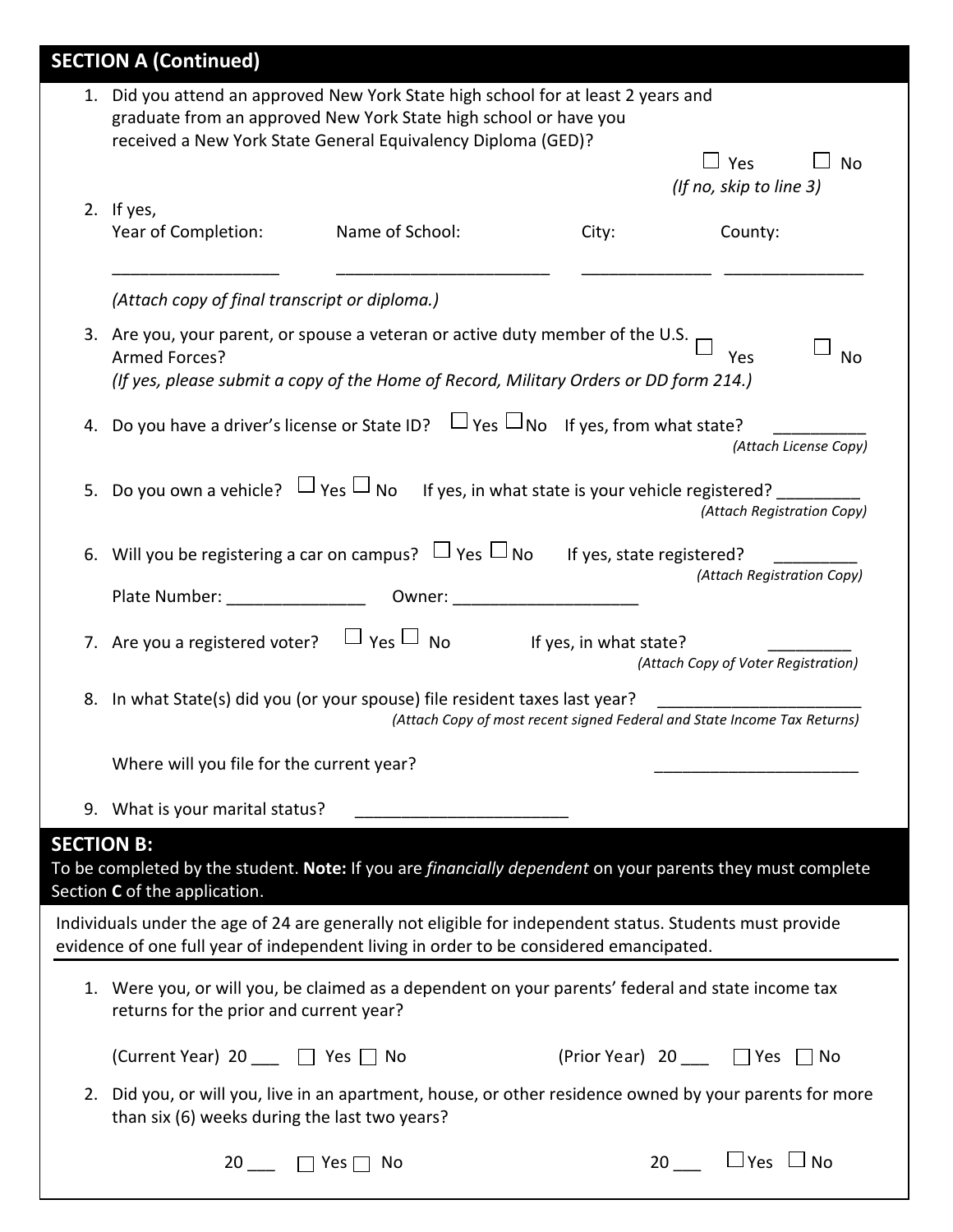| <b>SECTION B (Continued)</b> |                                                |                                                                                                                                                                                                                                                                                                                                                                                                                                                                                                                                                                    |
|------------------------------|------------------------------------------------|--------------------------------------------------------------------------------------------------------------------------------------------------------------------------------------------------------------------------------------------------------------------------------------------------------------------------------------------------------------------------------------------------------------------------------------------------------------------------------------------------------------------------------------------------------------------|
|                              | 3. Do you rent or own a residence? $\Box$ Rent | $\Box$ Own<br>(Attach copy of signed lease, deed, or tax bill.)                                                                                                                                                                                                                                                                                                                                                                                                                                                                                                    |
|                              |                                                | 4. Amount of financial support provided to you by parents/guardian during the prior and current year:                                                                                                                                                                                                                                                                                                                                                                                                                                                              |
|                              |                                                |                                                                                                                                                                                                                                                                                                                                                                                                                                                                                                                                                                    |
| 5.<br>support?<br>6.         | Yes $\Box$ No                                  | Are you an emancipated minor, or an adult student who is financially independent from parental<br>If Yes, when did you become independent? $\sqrt{$<br>Year<br>Month<br>List below your sources of financial income for the past two (2) years:                                                                                                                                                                                                                                                                                                                    |
| From                         | To                                             | Name and Address of Employer<br><b>Hours Per</b>                                                                                                                                                                                                                                                                                                                                                                                                                                                                                                                   |
| (MM/YY)                      | (MM/YY)                                        | Week                                                                                                                                                                                                                                                                                                                                                                                                                                                                                                                                                               |
|                              |                                                |                                                                                                                                                                                                                                                                                                                                                                                                                                                                                                                                                                    |
|                              |                                                |                                                                                                                                                                                                                                                                                                                                                                                                                                                                                                                                                                    |
|                              |                                                |                                                                                                                                                                                                                                                                                                                                                                                                                                                                                                                                                                    |
| <b>COUNTY OF</b>             | STATE OF NEW YORK                              | STOP! Applicant Affirmation - To Be Completed Before a Notary Public<br>$\rightarrow$<br>$)$ SS.:                                                                                                                                                                                                                                                                                                                                                                                                                                                                  |
| action.                      |                                                | that all information provided on this form and any attachments thereto, is accurate, complete and true to<br>the best of my knowledge. I understand that knowingly providing false information or if I withhold relevant<br>information in order to obtain the resident tuition rate, the University may revoke its determination of<br>eligibility for the resident tuition rate and that I will owe non-resident tuition to the University for each<br>semester or session that I have attended under these circumstances. I also may be subject to disciplinary |
|                              |                                                | <b>Applicant Signature</b>                                                                                                                                                                                                                                                                                                                                                                                                                                                                                                                                         |
|                              |                                                |                                                                                                                                                                                                                                                                                                                                                                                                                                                                                                                                                                    |
|                              |                                                |                                                                                                                                                                                                                                                                                                                                                                                                                                                                                                                                                                    |
|                              |                                                | <b>Notary Public</b>                                                                                                                                                                                                                                                                                                                                                                                                                                                                                                                                               |